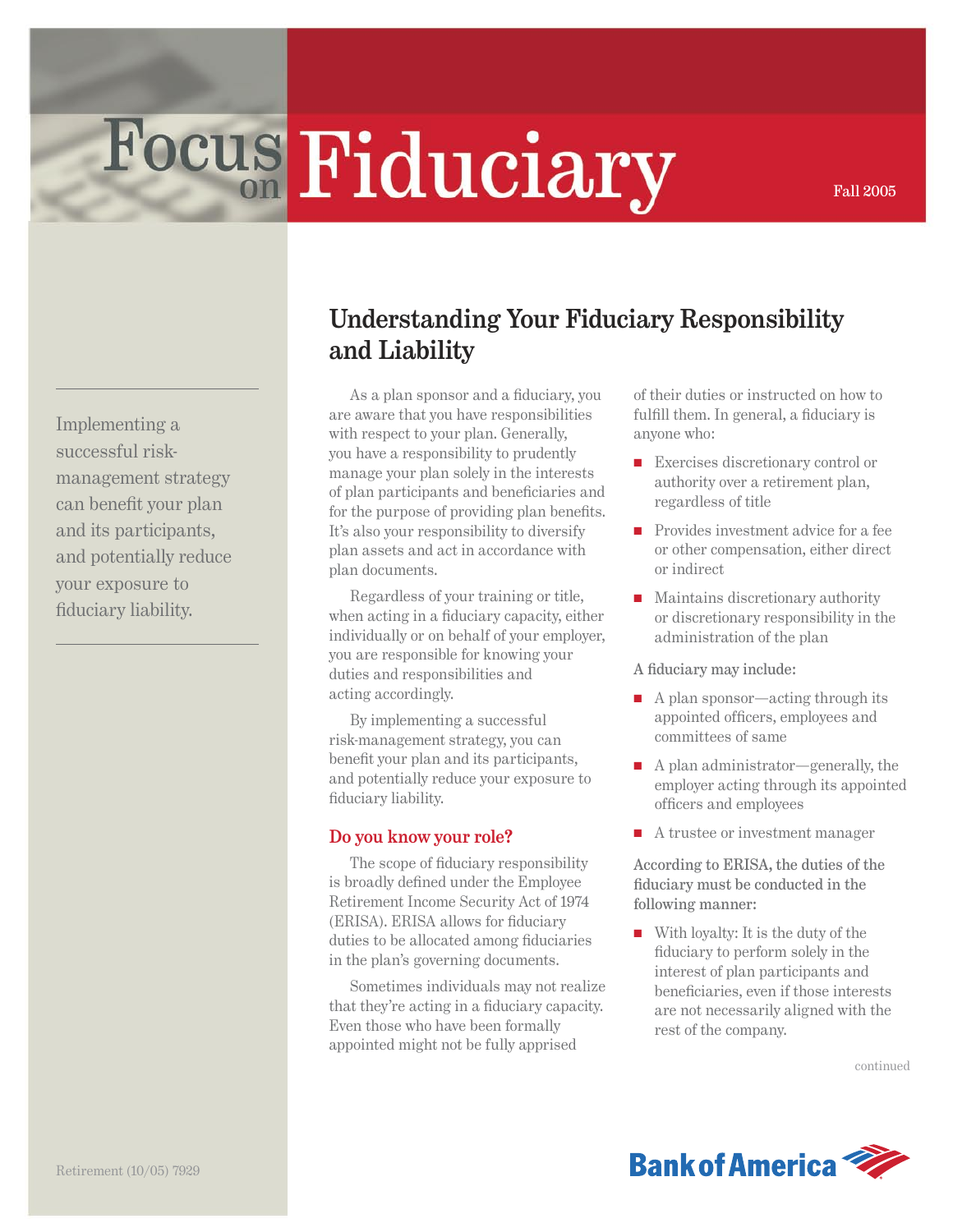- For exclusive purpose: The fiduciary must act for the exclusive purpose of providing benefits to participants and beneficiaries and defraying reasonable expenses of plan administration.
- With prudence: The fiduciary must follow a documented process that demonstrates establishment and adherence to procedures, which creates a record of actions taken, and discloses the underlying rationale of fiduciary decisions.
- By diversifying investments: For participant directed plans, the fiduciary must provide participants with a spectrum of choices that can help them reach their retirement objectives through a diversified portfolio. For discretionarily managed plans, the fiduciary must establish investment goals and objectives that appropriately diversify the assets of the plan in accordance with plan documents.

Liability exposure of plan fiduciaries may involve claims such as:

- Failure to disclose important information or providing misleading information
- Encouraging participants to invest in company stock when such an investment is not prudent
- Failure to monitor plan investments

#### **Mitigating risk through outsourcing to qualified third parties**

Outsourcing doesn't shield fiduciaries from liability, but delegating plan responsibility to qualified third parties can benefit the plan and may ultimately help mitigate fiduciary risk.

#### **Due diligence and prudent monitoring**

Fiduciaries should demonstrate that they follow a due diligence process when selecting an outside service provider. Whether that third party is an insurance company, financial institution, or brokerage house, it's important to scrutinize factors such as reputation, experience and performance, as well as the provider's proposed benefit solutions and required contractual agreements. Monitoring of all service providers should be ongoing and well documented.

#### **Managing the managers**

As to investment management responsibility, the primary role of the plan sponsor as fiduciary is to oversee the investment process by "managing the managers." This is particularly true when a corporate trustee is given discretion over plan assets or a qualified investment manager is hired to manage the plan assets. Again, you should carefully select the trustee or investment manager(s) and continue to monitor the performance of those parties throughout the life of the relationship. Hiring a corporate trustee or an investment manager is a method of shifting investment management risk to a qualified third party.

Selecting and engaging service providers is itself a fiduciary duty, but if you follow the terms of the plan, exercise prudence in the selection process, and then properly monitor the service provider, you will benefit the plan and mitigate your fiduciary risk.

### **Strategies for mitigating risk**

#### **Be process oriented**

First and foremost, establish a process and document it. Create formal procedures for fiduciary action and follow them. Document the reasoning behind each fiduciary decision. Establish appropriate committees and have them meet regularly. Keep minutes of meetings.

#### **Follow ERISA Section 404(c)**

If your plan is a defined contribution plan with participant accounts, consider following ERISA Section 404(c), which provides optional strategies for mitigating fiduciary risk. This section shifts investment responsibility to plan participants if, among other things, they are given the opportunity to exercise control over the assets in their accounts, have access to a variety of investment options and receive required disclosures. However, as a fiduciary, you must prudently select and monitor the investment options made available to the plan participants.

continued